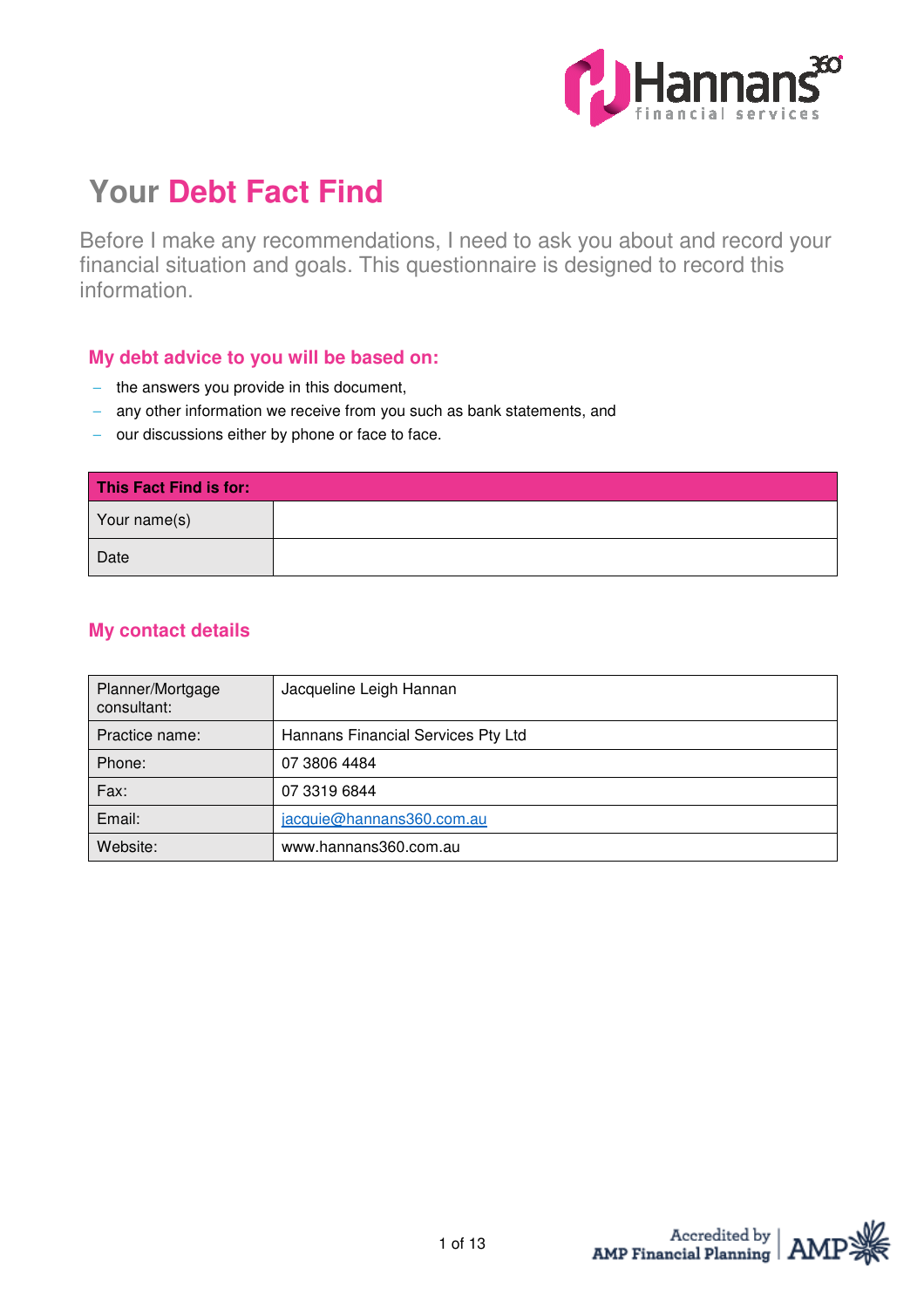**Notes** 

-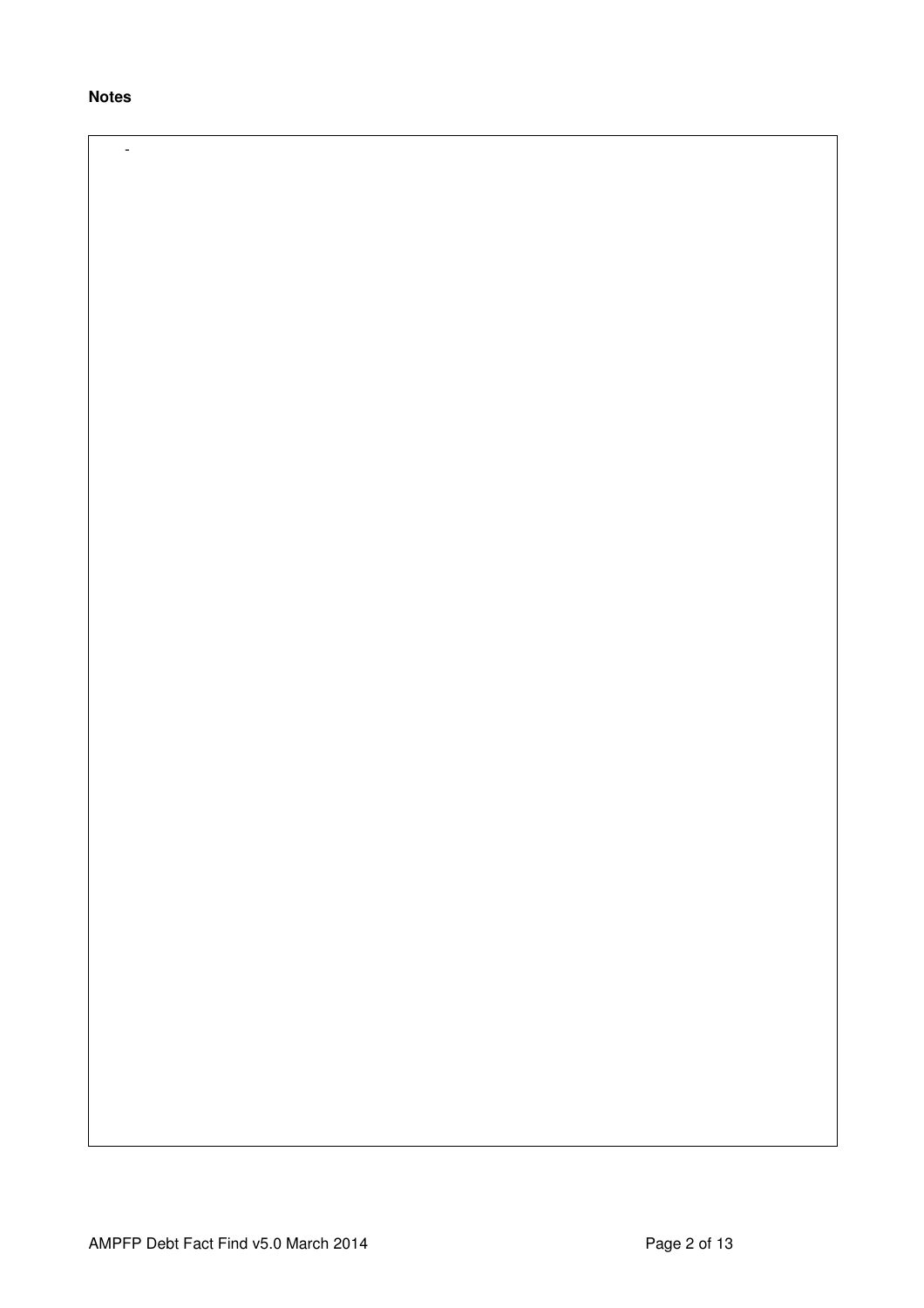# **Your personal details**

This section captures information about your personal details, such as your current contact details and how you would like to be contacted by us.

#### **Individual details**

|                                                            |                              | <b>Client 1</b> |                     | <b>Client 2</b> |
|------------------------------------------------------------|------------------------------|-----------------|---------------------|-----------------|
| <b>Title</b>                                               |                              |                 |                     |                 |
| Surname                                                    |                              |                 |                     |                 |
| Given name/s                                               |                              |                 |                     |                 |
| Preferred name                                             |                              |                 |                     |                 |
| Sex                                                        | Male                         | <b>T</b> Female | Male                | Female          |
| <b>Marital status</b>                                      |                              |                 |                     |                 |
| Previous name or<br>other names known<br>by (give details) |                              |                 |                     |                 |
| Date of birth                                              |                              |                 |                     |                 |
| Drivers licence No.                                        |                              |                 |                     |                 |
| Drivers licence date<br>or registration                    | Date Issued:<br>Expiry date: |                 |                     |                 |
| Tax resident of<br>Australia                               | $\Box$ Yes                   | No              | $\square$ Yes       | No              |
| Country of<br>residence                                    | Australia<br>Other:          |                 | Australia<br>Other: |                 |
| Country of<br>citizenship                                  | Australia<br>Other:          |                 | Australia<br>Other: |                 |

## **Contact details**

|                                           | <b>Client 1</b>                   | <b>Client 2</b> |
|-------------------------------------------|-----------------------------------|-----------------|
| Home address                              |                                   |                 |
| Status (Eg. renting,<br>home owner etc.)  |                                   |                 |
| Occupancy dates:                          | Date moved in:<br>Date moved out: |                 |
| If less than 2 years,<br>previous address |                                   |                 |
| Status (Eg. renting,<br>home owner etc.)  |                                   |                 |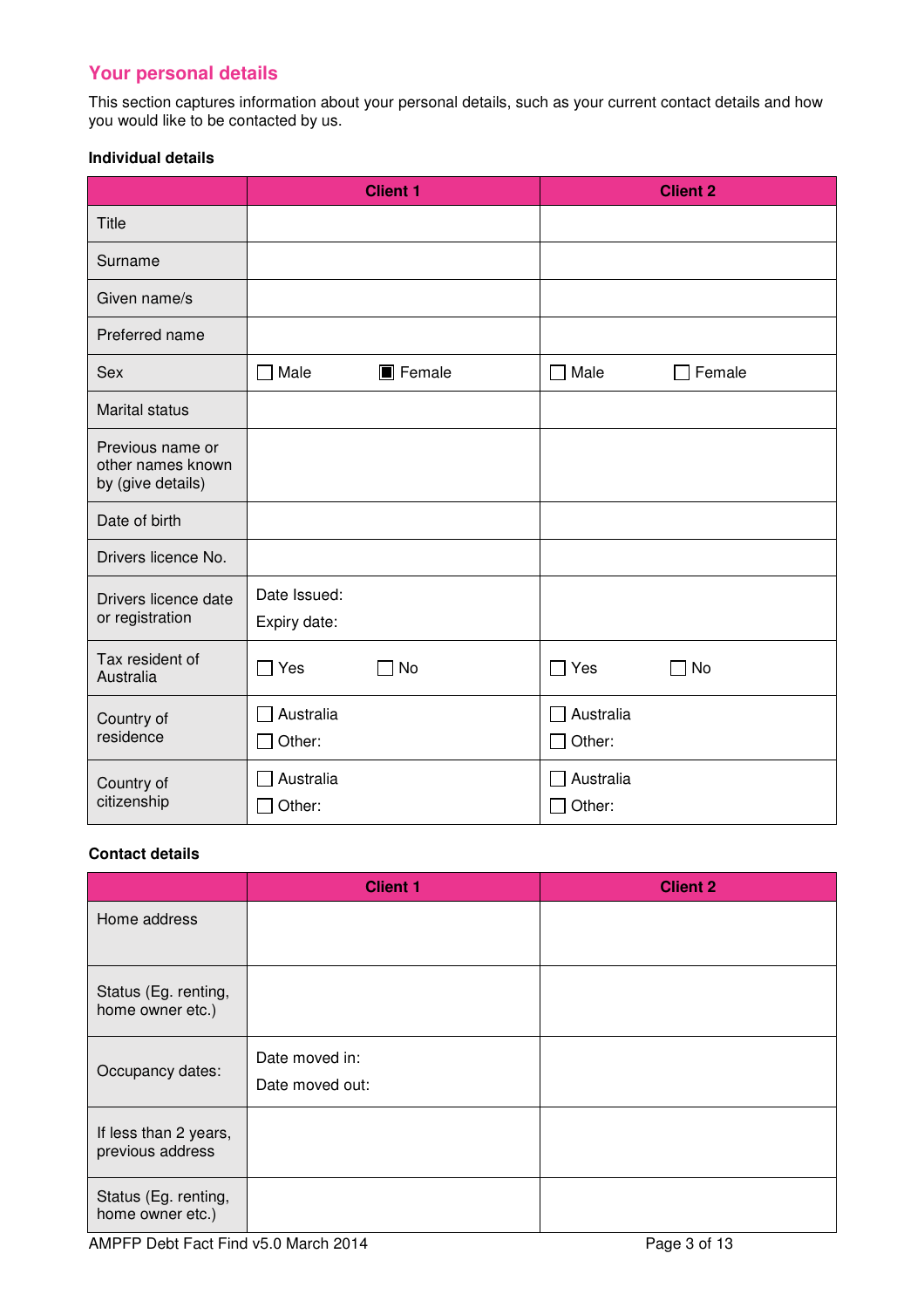| Occupancy dates:                   | Date moved in:<br>Date moved out: |              |             |              |
|------------------------------------|-----------------------------------|--------------|-------------|--------------|
| Other address                      |                                   |              |             |              |
| Mailing address                    | $\Box$ Home                       | $\Box$ Other | $\Box$ Home | $\Box$ Other |
| Home phone                         |                                   |              |             |              |
| Work phone                         |                                   |              |             |              |
| Mobile phone                       |                                   |              |             |              |
| Fax                                |                                   |              |             |              |
| Email                              |                                   |              |             |              |
| Contact me by                      |                                   |              |             |              |
| Notes / other<br>occupancy details |                                   |              |             |              |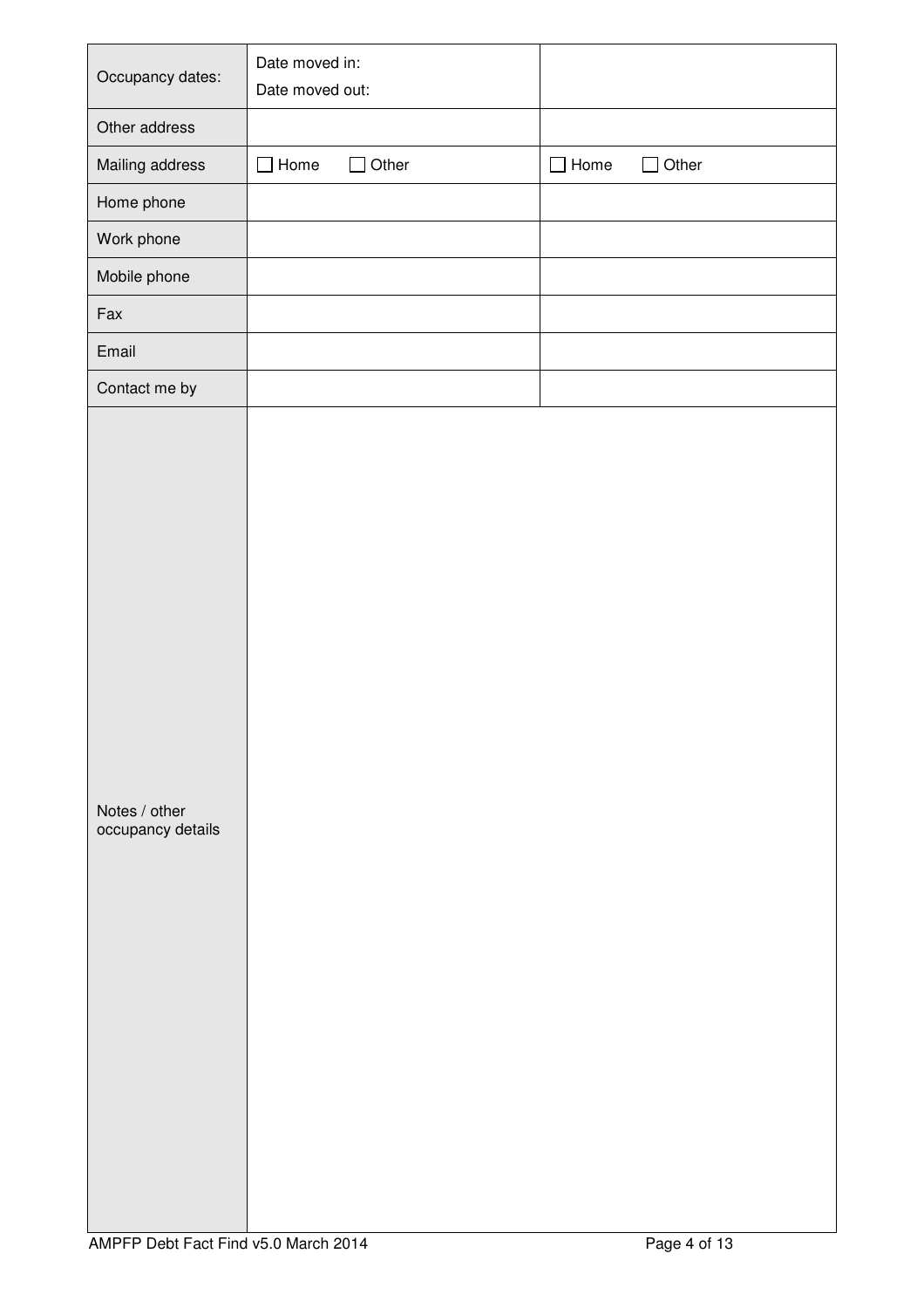# **About your family**

This section captures information about your family, including your children and other family members that are dependent on you. This helps me consider both you and your family when I make my recommendations.

#### **Dependants/Children**

 $\Box$  You have no children/dependants at this time.  $\Box$  You choose not to provide these details now.

|                                                  | 1                         | $\overline{2}$                 | 3              | 4                                          |
|--------------------------------------------------|---------------------------|--------------------------------|----------------|--------------------------------------------|
| Surname                                          |                           |                                |                |                                            |
| Given names                                      |                           |                                |                |                                            |
| Date of birth                                    |                           |                                |                |                                            |
| Sex                                              | Male<br>Female            | Male<br>$\mathbf{I}$<br>Female | Male<br>Female | Male<br>$\overline{\phantom{a}}$<br>Female |
| Is he/she financially<br>dependent on you?       | Yes<br>$\blacksquare$ No  | Yes<br>No                      | Yes<br>No      | Yes<br>No                                  |
| If yes, until when?                              |                           |                                |                |                                            |
| Do any of your children<br>have special needs?   | Yes<br>L<br>No            |                                |                |                                            |
| Do you have any other<br>financial dependants?   | Yes<br>No                 |                                |                |                                            |
| Are there other family<br>matters I should know? | Yes<br>No<br>$\mathbf{L}$ |                                |                |                                            |
| <b>Notes</b>                                     |                           |                                |                |                                            |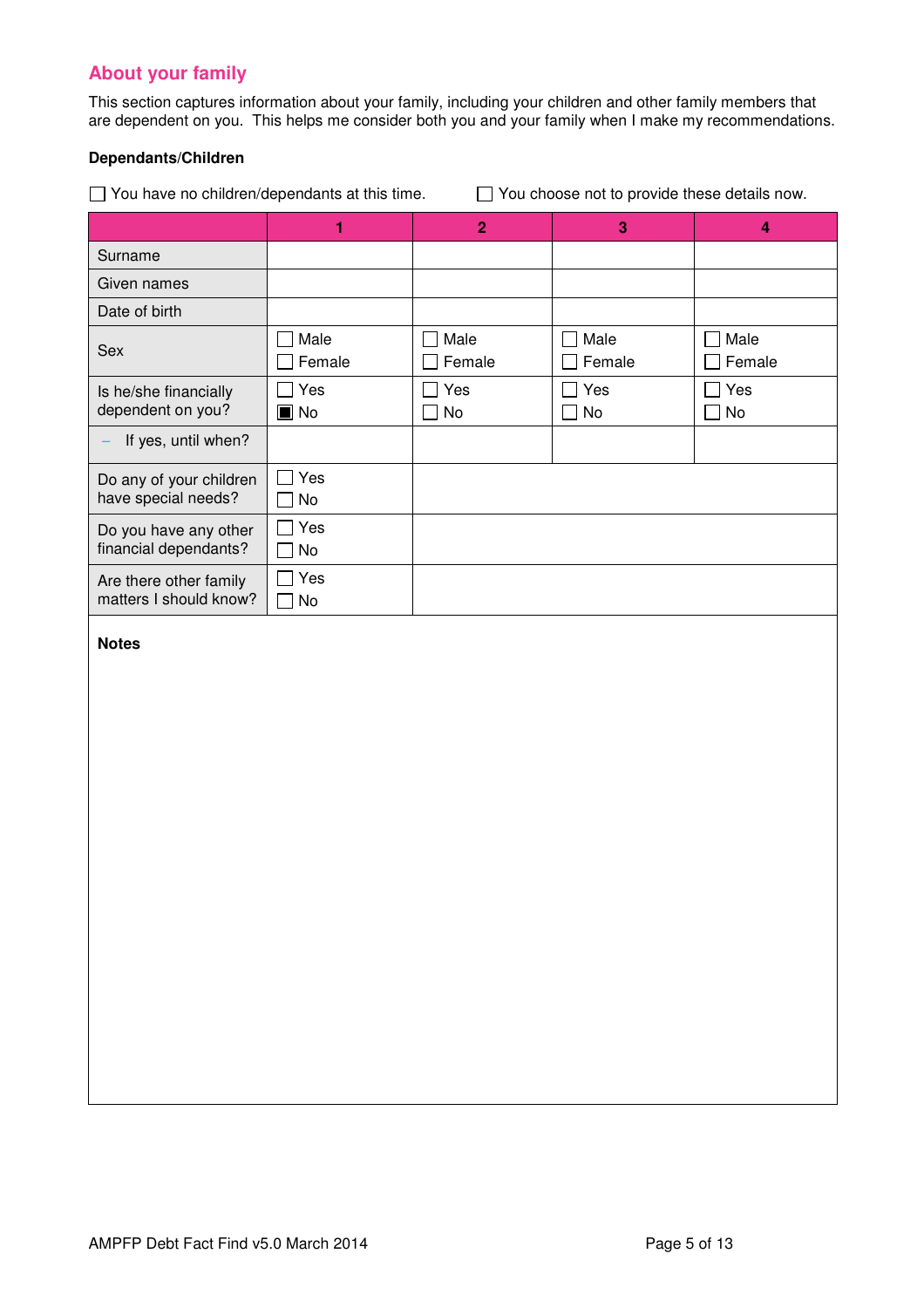# **About your employment**

This section captures information about your current employment situation. This helps me to understand any issues needing consideration when providing you with advice.

|                                              | <b>Client 1</b>     | <b>Client 2</b>     |
|----------------------------------------------|---------------------|---------------------|
|                                              | Permanent full time | Permanent full time |
|                                              | Permanent part time | Permanent part time |
|                                              | Fixed term          | Fixed term          |
| <b>Employment type</b>                       | Casual              | Casual              |
|                                              | Not working/retired | Not working/retired |
|                                              | Contract            | Contract            |
|                                              | Contract end date:  | Contract end date:  |
| Occupation                                   |                     |                     |
| Date started                                 |                     |                     |
| Employer / Business name if<br>self employed |                     |                     |
| Employer / Business registered<br>address    |                     |                     |
| ABN (if applicable)                          |                     |                     |
| <b>Employer Contact Payroll Name</b>         |                     |                     |
| <b>Employer Phone Number</b>                 |                     |                     |
| <b>Employer Contact Email</b>                |                     |                     |

#### **Previous employment (if less than 2 years in current position)**

|                                              | <b>Client 1</b>     | <b>Client 2</b>     |  |
|----------------------------------------------|---------------------|---------------------|--|
|                                              | Permanent full time | Permanent full time |  |
|                                              | Permanent part time | Permanent part time |  |
|                                              | Fixed term          | Fixed term          |  |
| Employment type                              | Casual              | Casual              |  |
|                                              | Not working/retired | Not working/retired |  |
|                                              | Contract            | Contract            |  |
|                                              | Contract end date:  | Contract end date:  |  |
| Occupation                                   |                     |                     |  |
| Date started / Date finished                 |                     |                     |  |
| Employer / Business name if<br>self employed |                     |                     |  |
| Employer / Business registered<br>address    |                     |                     |  |
| <b>Employer Payroll Contact Name</b>         |                     |                     |  |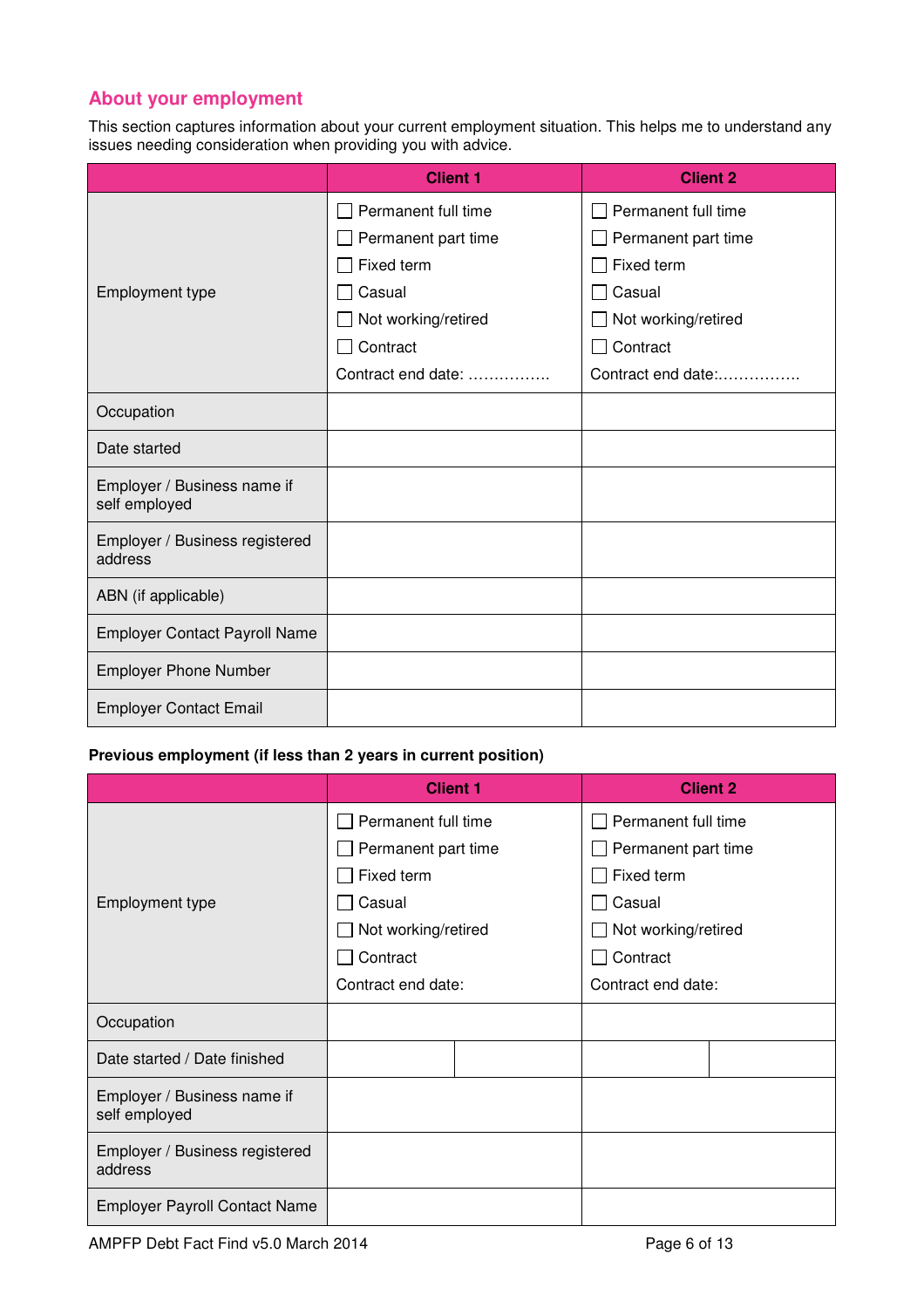| <b>Employer Phone Number</b>                       |  |
|----------------------------------------------------|--|
| <b>Employer Contact Email</b>                      |  |
| Comments if previous employment less than 2 years. |  |
|                                                    |  |
|                                                    |  |
|                                                    |  |

# **About your income and expenses**

This section captures information on your income and expenses to help me understand your current cashflow situation. This allows me to make appropriate recommendations while considering any cashflow shortages or surplus you have.

#### **Income**

| <b>Income description</b>                                                                   | <b>Client 1</b><br>\$ a year                                       | <b>Client 2</b><br>\$ a year                                       |
|---------------------------------------------------------------------------------------------|--------------------------------------------------------------------|--------------------------------------------------------------------|
| Base salary or wages                                                                        |                                                                    |                                                                    |
| Bonus / allowance                                                                           |                                                                    |                                                                    |
| Annuity / allocated pension                                                                 |                                                                    |                                                                    |
| Rental income                                                                               |                                                                    |                                                                    |
| Share / investment income                                                                   |                                                                    |                                                                    |
| Foreign pension income                                                                      |                                                                    |                                                                    |
| Maintenance income                                                                          |                                                                    |                                                                    |
| <b>Current Centrelink or</b><br>Department of Veterans' affairs<br>benefit amount           | Amount: \$<br>Payment name:<br>Centrelink reference number<br>CRN: | Amount: \$<br>Payment name:<br>Centrelink reference number<br>CRN: |
| Other taxable income                                                                        |                                                                    |                                                                    |
| Other non-taxable income                                                                    |                                                                    |                                                                    |
| Total                                                                                       |                                                                    |                                                                    |
| Reportable fringe benefits                                                                  |                                                                    |                                                                    |
| Are you expecting your income<br>to change in the foreseeable<br>future?<br>Provide details |                                                                    |                                                                    |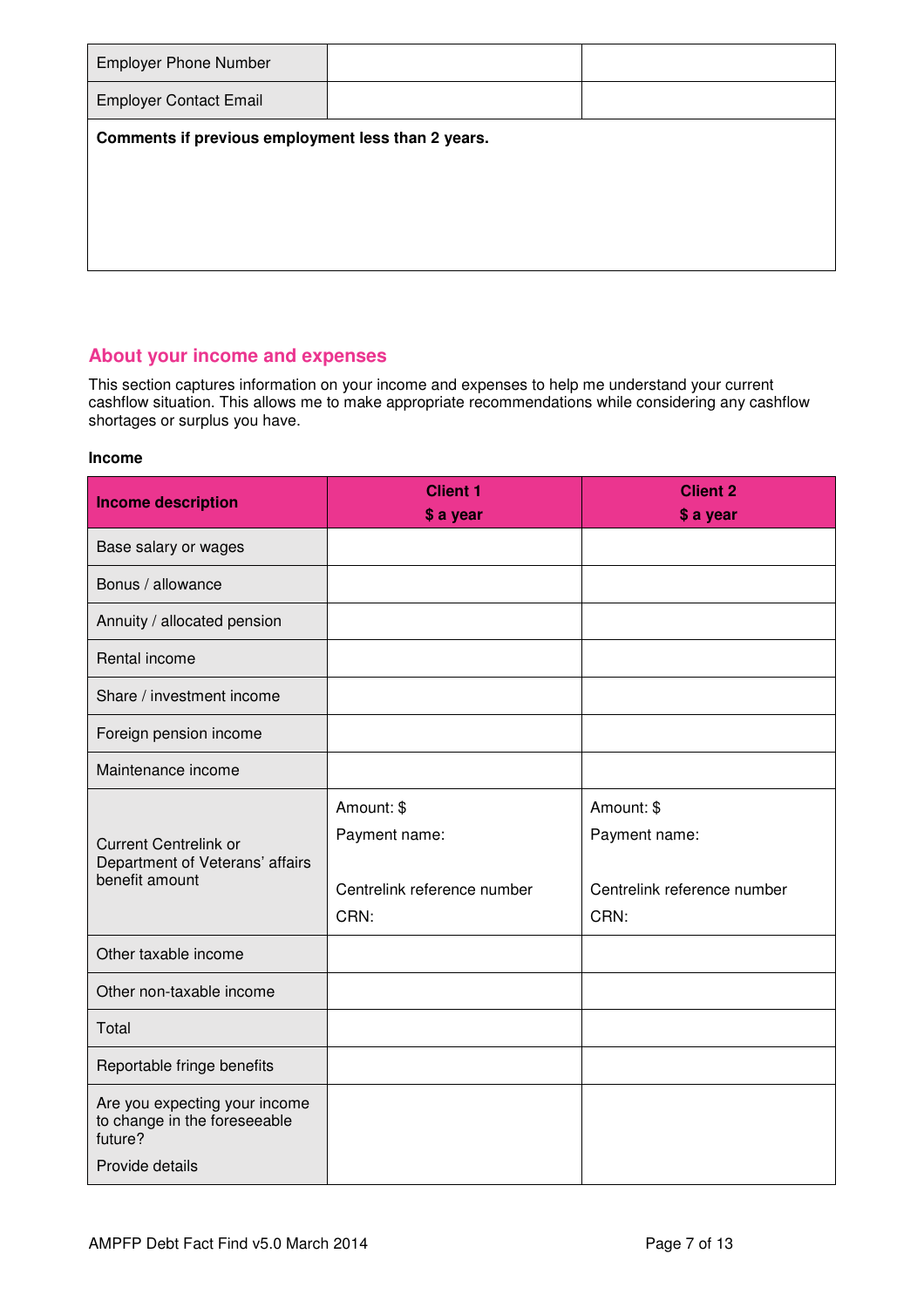## **Household expenses**

| <b>Category</b>                                                                         | <b>Description</b>               | <b>Discretionary</b> | <b>Frequency</b> | <b>Amount \$</b> |
|-----------------------------------------------------------------------------------------|----------------------------------|----------------------|------------------|------------------|
|                                                                                         | Rent                             |                      |                  |                  |
|                                                                                         | Council rates                    |                      |                  |                  |
|                                                                                         | Water rates                      |                      |                  |                  |
|                                                                                         | Telephone / internet             |                      |                  |                  |
| Housing                                                                                 | Electricity / gas                |                      |                  |                  |
|                                                                                         | Insurance (building<br>contents) |                      |                  |                  |
|                                                                                         | Furniture / appliances           |                      |                  |                  |
|                                                                                         | Maintenance                      |                      |                  |                  |
|                                                                                         | Other                            |                      |                  |                  |
|                                                                                         | Food / groceries /<br>household  |                      |                  |                  |
|                                                                                         | Clothing / shoes                 |                      |                  |                  |
|                                                                                         | Medical / dental costs           |                      |                  |                  |
| Personal                                                                                | Mobile phone                     |                      |                  |                  |
|                                                                                         | Adult education                  |                      |                  |                  |
|                                                                                         | Donations                        |                      |                  |                  |
|                                                                                         | Other                            |                      |                  |                  |
|                                                                                         | Registration / insurance         |                      |                  |                  |
|                                                                                         | Maintenance / repairs            |                      |                  |                  |
|                                                                                         | Public transport / taxis         |                      |                  |                  |
| Transport                                                                               | Petrol                           |                      |                  |                  |
|                                                                                         | Parking                          |                      |                  |                  |
|                                                                                         | Other                            |                      |                  |                  |
|                                                                                         | Holidays                         |                      |                  |                  |
|                                                                                         | Restaurants / outings            |                      |                  |                  |
| Leisure                                                                                 | Sports / membership              |                      |                  |                  |
|                                                                                         | Magazines / CDs / books          |                      |                  |                  |
|                                                                                         | Gifts (Christmas etc)            |                      |                  |                  |
|                                                                                         | Other                            |                      |                  |                  |
| Dependants                                                                              | Child care / school fees         |                      |                  |                  |
|                                                                                         | Other                            |                      |                  |                  |
| Do you expect your expenses to change in<br>the foreseeable future?<br>Provide details: |                                  |                      |                  |                  |
| Notes (include drivers of discretionary expenses)                                       |                                  |                      |                  |                  |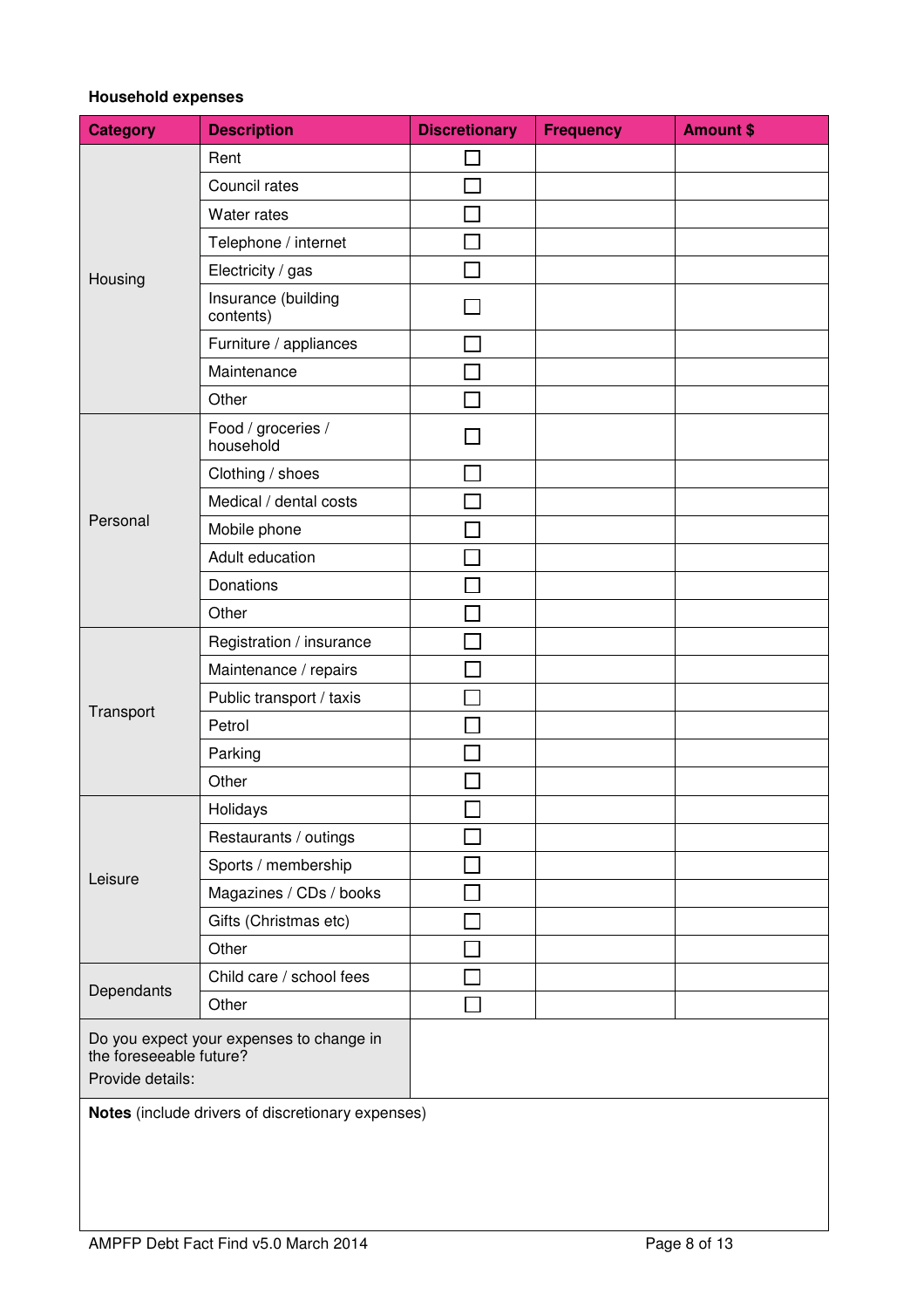# **Your financial and lifestyle goals**

| Goal              | <b>Expected cost</b> | <b>Timeframe</b>            | <b>Priority</b> |
|-------------------|----------------------|-----------------------------|-----------------|
| <b>Debt</b>       |                      | Short                       |                 |
|                   |                      | Medium                      |                 |
|                   |                      | $\mathsf{\mathsf{\_}}$ Long |                 |
| <b>Investment</b> |                      | Short                       |                 |
|                   |                      | Medium                      |                 |
|                   |                      | Long                        |                 |
| Lifestyle         |                      | Short                       |                 |
|                   |                      | Medium                      |                 |
|                   |                      | Long                        |                 |
| <b>Other</b>      |                      | Short                       |                 |
|                   |                      | Medium                      |                 |
|                   |                      | Long                        |                 |

## **Loan purpose**

|                                                                                                                                         | <b>Owner</b><br>occupied | <b>Investment</b> | <b>Add to</b><br>existing | <b>New</b><br>split | <b>Amount</b> |  |  |
|-----------------------------------------------------------------------------------------------------------------------------------------|--------------------------|-------------------|---------------------------|---------------------|---------------|--|--|
| Purchase price of property                                                                                                              | П                        | $\Box$            | <b>Tale</b>               | П                   |               |  |  |
| Refinance property                                                                                                                      | П                        | $\mathcal{L}$     | $\overline{a}$            | П                   |               |  |  |
| Home improvements                                                                                                                       | $\Box$                   |                   | П                         | $\mathbf{I}$        |               |  |  |
| Construction of new property                                                                                                            |                          | $\Box$            | $\blacksquare$            | П                   |               |  |  |
| Debt consolidation                                                                                                                      | $\Box$                   |                   |                           | П                   |               |  |  |
| <b>Business use</b>                                                                                                                     | $\mathsf{L}$             |                   | $\blacksquare$            | $\Box$              |               |  |  |
| Other real estate (refer notes)                                                                                                         | П                        |                   |                           | П                   |               |  |  |
| Other personal usage (refer notes)                                                                                                      | П                        |                   | $\blacksquare$            | П                   |               |  |  |
| Total loan amount                                                                                                                       | ⊓                        |                   | П                         | П                   |               |  |  |
| <b>Total loan amount</b>                                                                                                                |                          |                   |                           |                     |               |  |  |
| <b>Notes</b>                                                                                                                            |                          |                   |                           |                     |               |  |  |
| Loan term<br>$\Box$ 10 years<br>$\Box$ 15 years<br>20 years<br>5 years<br>□<br>□<br>25 years<br>30 years<br>Other<br>$\perp$<br>$\perp$ |                          |                   |                           |                     |               |  |  |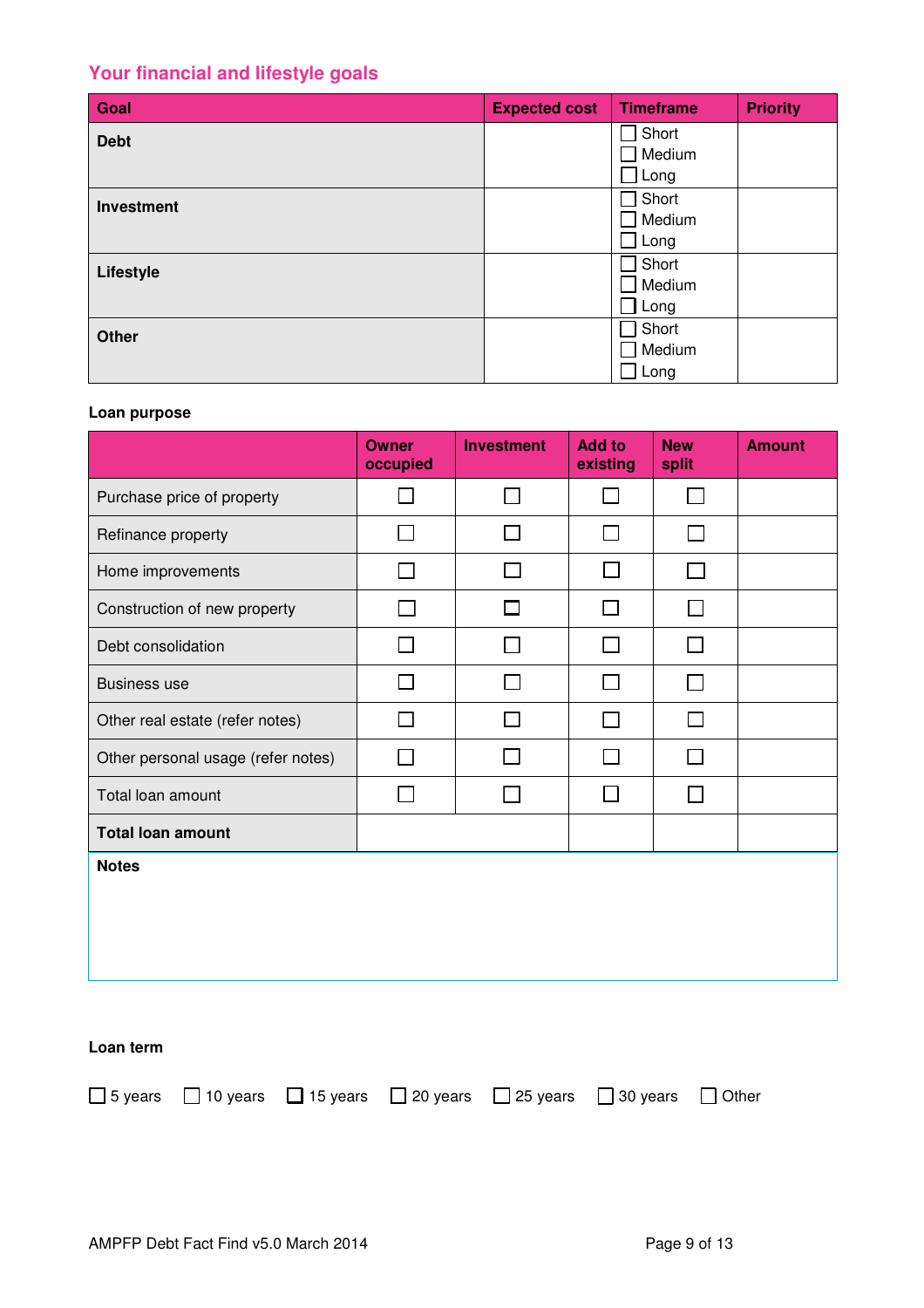## **Loan features**

| Loan type              | Principal and<br>interest | Interest only    | Line of credit   | Interest in<br>advance |
|------------------------|---------------------------|------------------|------------------|------------------------|
| Documentation          | Full doc                  | Lo doc           |                  |                        |
| Interest               | Variable                  | Fixed            | Mixed            | Splits no:             |
| Repayment<br>frequency | Weekly                    | Fortnightly      | Monthly          |                        |
|                        | Master limit              | Redraw facility  | Offset           | Additional<br>payments |
| Features               | Cheque book               | Secure rate lock | Internet banking | Card access            |
|                        | Introductory rate         |                  |                  |                        |

# **Properties offered as security for the loan**

| <b>Security property 1</b>                                                         |  |       |                                                  | <b>Security property 2</b>       |                                |           |           |                  |  |
|------------------------------------------------------------------------------------|--|-------|--------------------------------------------------|----------------------------------|--------------------------------|-----------|-----------|------------------|--|
| Exact name(s) to appear on Title                                                   |  |       |                                                  | Exact name(s) to appear on Title |                                |           |           |                  |  |
| <b>Address</b>                                                                     |  |       |                                                  |                                  | <b>Address</b>                 |           |           |                  |  |
| Suburb                                                                             |  |       |                                                  |                                  | Suburb                         |           |           |                  |  |
| <b>State</b>                                                                       |  |       | Post code                                        |                                  | <b>State</b>                   |           | Post code |                  |  |
| Owner occupied<br>Investment                                                       |  |       | Owner occupied<br>Investment                     |                                  |                                |           |           |                  |  |
| <b>Property type</b><br>House/Villa □ Unit □ Townhouse<br>Vacant land $\Box$ Other |  |       | <b>Property type</b><br>Vacant land $\Box$ Other |                                  | House/Villa □ Unit □ Townhouse |           |           |                  |  |
| Purchase price<br>or                                                               |  | value | <b>Estimated market</b>                          | Purchase price                   |                                | <b>or</b> | value     | Estimated market |  |
| \$<br>\$                                                                           |  |       | \$                                               |                                  |                                | \$        |           |                  |  |
| Contact details for access:                                                        |  |       |                                                  | Contact details for access:      |                                |           |           |                  |  |

For additional security properties, refer to attached schedule .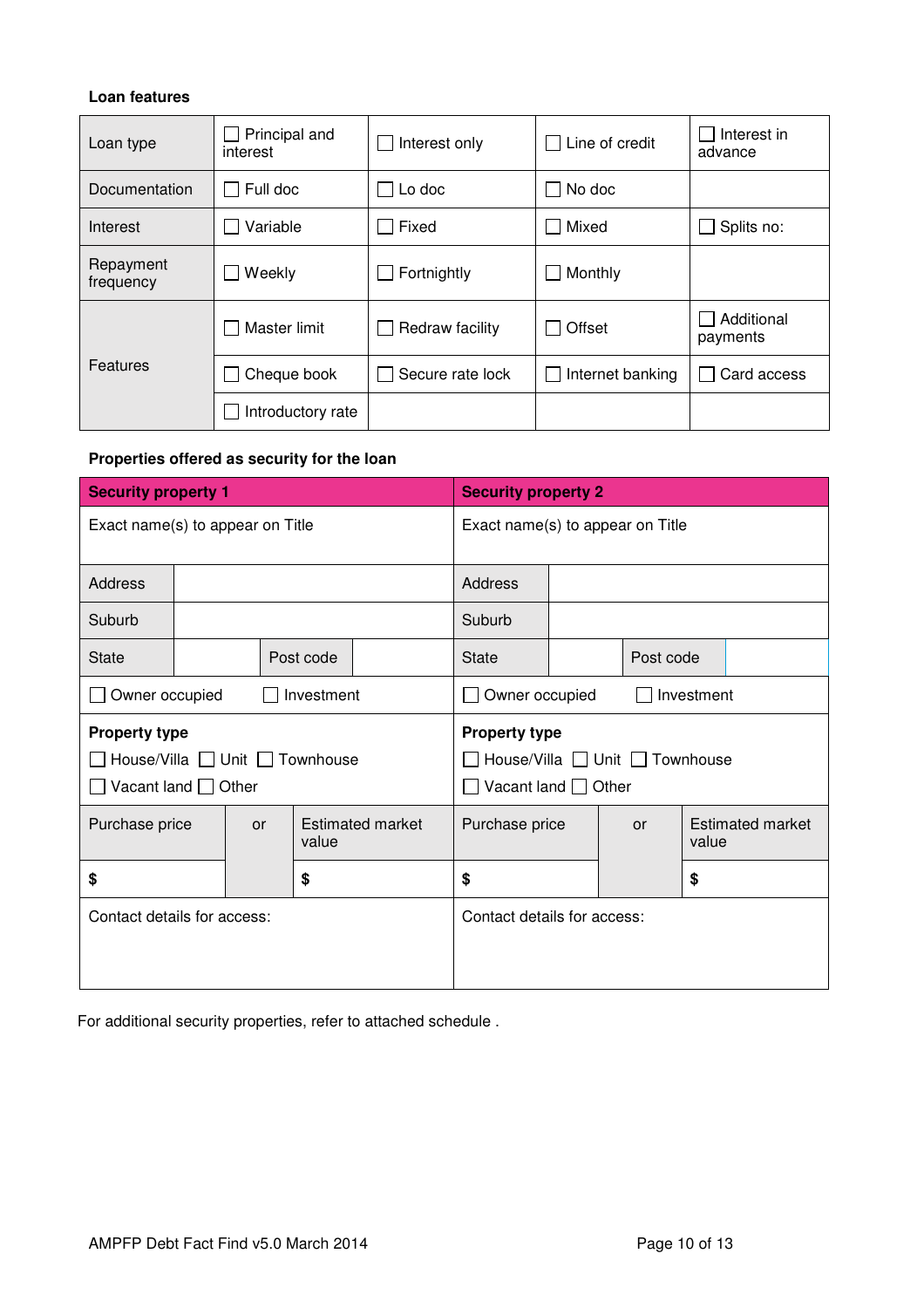#### **Owner Estimated COVID-100 Existing light (** Loan type Interest (% Repayment Req. Retain Client 1 Client 1 Client 2 Joint 1 Other market tiability (\$) Lender  $\left| \begin{array}{c|c} \text{Lender} & \text{Lender} & \text{Heper} \\ \text{Hender} & \text{the vector} & \text{the vector} \end{array} \right|$ **Description market** liability (\$) **value (\$) entity** Home or principal<br>residence  $\Box$  $\frac{1}{\sqrt{3}}$   $\frac{1}{\sqrt{3}}$   $\frac{1}{\sqrt{3}}$   $\frac{1}{\sqrt{3}}$   $\frac{1}{\sqrt{3}}$   $\frac{1}{\sqrt{3}}$   $\frac{1}{\sqrt{3}}$   $\frac{1}{\sqrt{3}}$   $\frac{1}{\sqrt{3}}$   $\frac{1}{\sqrt{3}}$   $\frac{1}{\sqrt{3}}$   $\frac{1}{\sqrt{3}}$   $\frac{1}{\sqrt{3}}$   $\frac{1}{\sqrt{3}}$   $\frac{1}{\sqrt{3}}$   $\frac{1}{\sqrt{3}}$  $\Box$ Home contents \$ \$ \$  $\Box$ Motor vehicle 1 \$ \$ \$  $\Box$ Motor vehicle 2 \$ \$ \$  $\Box$ Caravan \$ \$ \$ Boat / marine craft \$ \$ \$  $\Box$ Investment property #1 \$ \$ \$  $\Box$ Investment property #2 \$ \$ \$  $\Box$ Shares/Managed funds \$ \$ \$  $\Box$  $\Box$ Cash at bank \$ \$ \$  $\Box$ Superannuation N/A \$ \$ \$ Superannuation N/A \$ \$ \$  $\Box$ Credit card Limit \$ \$ \$  $\Box$ Credit card Limit \$ \$ \$  $\Box$ Г Other | |\_\_| |\_\_|\_\_| |\_\_| |\_\_\$ |\_\$ | | |\_\$  $\Box$ Other | |\_| | |\_| | | | \$ | \$ | | | \$ **Total \$ \$ \$ Notes: Please specify vehicle make, model and year.**

## **Current credit/asset position**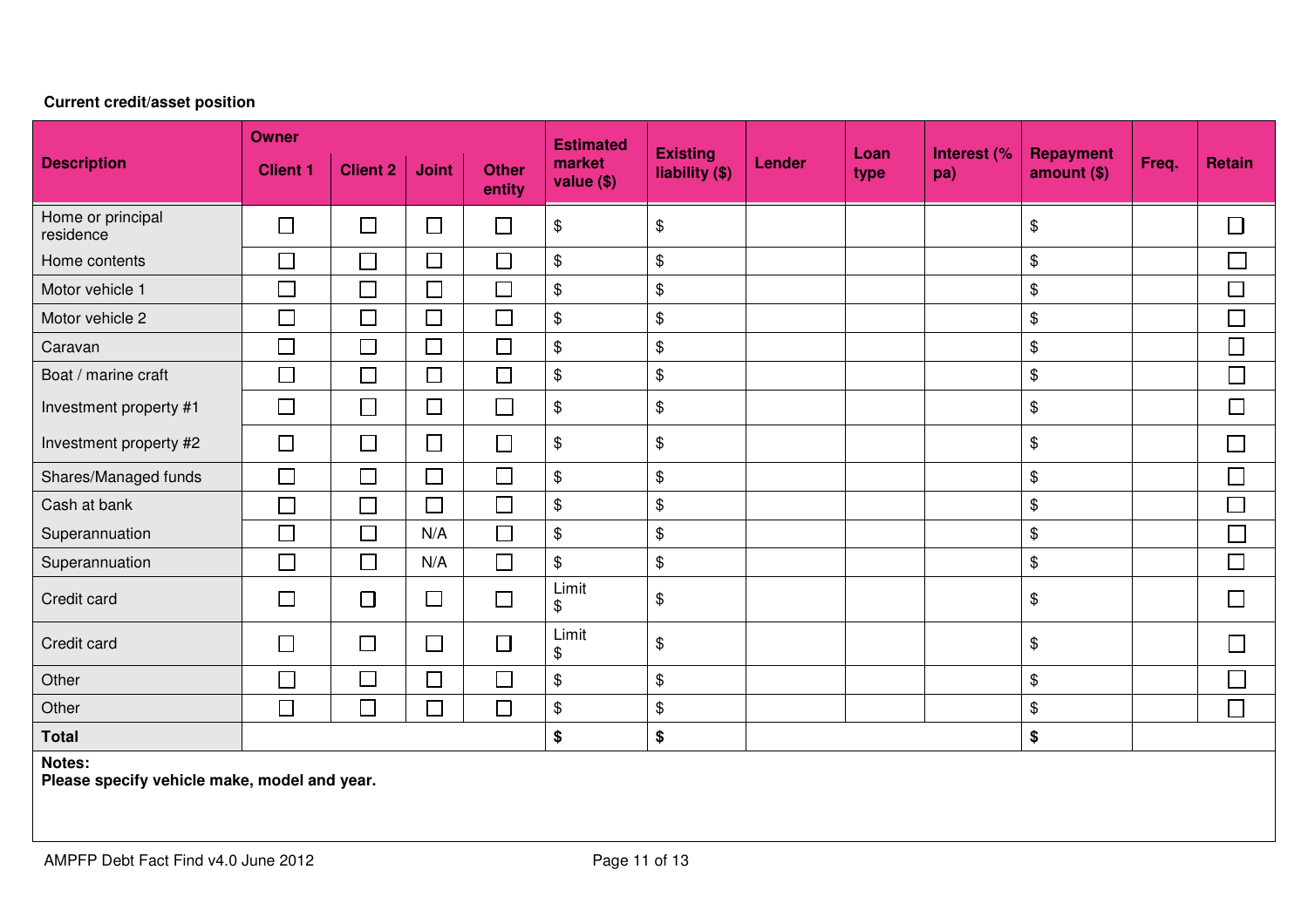## **Current insurance details**

Should circumstances e.g. sickness, accident, permanent disability or death, prevent you from earning an income, do you have any of the following insurance policies which would help to meet repayments or payout the debt?

| Insurance policies | <b>Client 1</b>                         | <b>Amount</b> | <b>Client 2</b> | <b>Amount</b> |
|--------------------|-----------------------------------------|---------------|-----------------|---------------|
| Life cover         | $\mathsf{Yes} \blacksquare \mathsf{No}$ | \$            | Yes $\Box$ No   | S             |
| TPD cover          | Yes $\Box$ No                           | \$            | Yes $\Box$ No   |               |
| Trauma cover       | l Yes □ No                              | \$            | Yes $\Box$ No   | \$.           |
| Income protection  | Yes $\Box$ No                           | \$            | $Yes \Box No$   | \$            |

| Insurance review                 | <b>Client 1</b>                                          | <b>Client 2</b>                   |
|----------------------------------|----------------------------------------------------------|-----------------------------------|
| Would you like a qualified       | Yes                                                      | l Yes                             |
| financial planner to review your | $\blacksquare$ $\blacksquare$ No, I will organise my own | $\Box$ No, I will organise my own |
| insurance needs?                 | financial planner.                                       | financial planner.                |

#### **Legal representation**

| Solicitor                                      | $\Box$ Conveyancer |  |        |           |     |  |
|------------------------------------------------|--------------------|--|--------|-----------|-----|--|
| <b>Solicitor / Conveyancer contact details</b> |                    |  |        |           |     |  |
| Name of firm                                   |                    |  |        |           |     |  |
| Contact name                                   |                    |  |        |           |     |  |
| <b>Address</b>                                 |                    |  |        |           |     |  |
| Suburb                                         |                    |  |        |           |     |  |
| <b>State</b>                                   |                    |  |        | Post code |     |  |
| Phone                                          |                    |  | Mobile |           | Fax |  |

#### **Estate Planning**

|                                  | <b>Client 1</b>                                             | <b>Client 2</b>                                               |  |
|----------------------------------|-------------------------------------------------------------|---------------------------------------------------------------|--|
| Do you have a Will?              | Yes     No                                                  | Yes $\Box$ No                                                 |  |
| Do you have a Power of Attorney? | $Yes \Box No$                                               | Yes $\Box$ No                                                 |  |
| What type of Power of Attorney?  | Enduring<br>General<br>Financial<br>Medical<br>Guardianship | Enduring<br>l General<br>Financial<br>Medical<br>Guardianship |  |

| Notes: |  |  |  |
|--------|--|--|--|
|        |  |  |  |
|        |  |  |  |
|        |  |  |  |